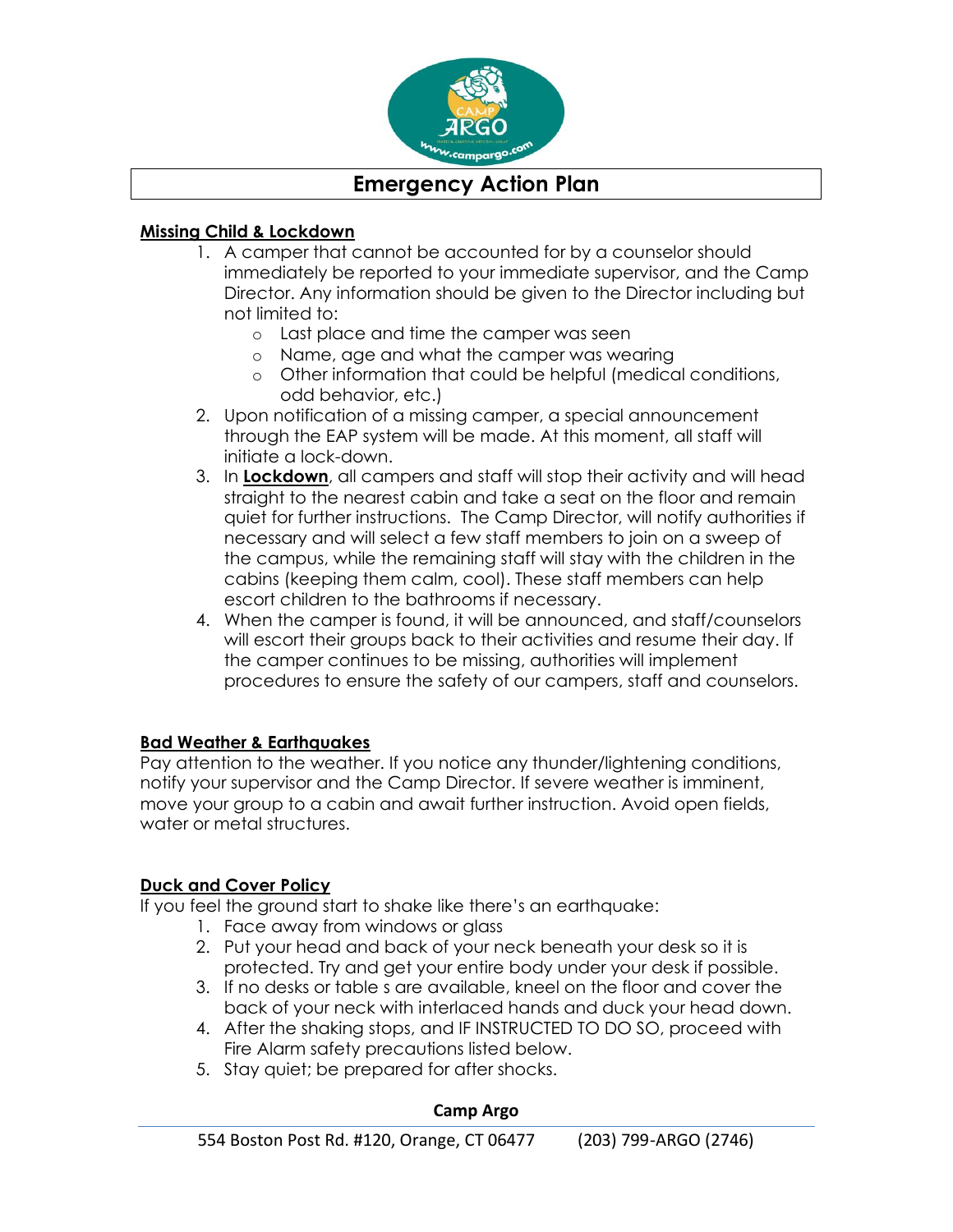

# **Emergency Action Plan**

#### **Fire & Fire Alarm**

#### Whenever we hear a **fire alarm:**

- o We will always evacuate the building. It is important to stay calm once the fire alarm sounds to allow the counselors/staff to evacuate accordingly.
- o Counselors will have their campers line up in alphabetical order (according to their attendance sheet/roster) and follow their counselor out to the parking lot area to wait for further instructions.
- o If there are two adults with your group, please have one lead the students in a line, and the second bring up the end of the line, securing the cabin behind them. In the case of only one counselor/staff member to a group, designate one responsible camper to lead the group out to the parking lot as you bring up the end of the line to make sure every camper stays with the group.
- o There must be complete silence during this time. Once outside, everyone must remain quiet and in line as the counselors take role and everyone waits for instructions from the fire department.
- o After the buildings have been checked and cleared, a signal or announcement will be made to release the campers back to their activities and/or cabins. The Camp Director will then give directions for the rest of the day.

#### If **no fire alarm** sounds:

The person(s) who discovers a fire will:

- o If the fire is small, safely move any children away from the scene.
- o Locate your nearest fire extinguisher, and apply to the flame according to directions. Fire extinguishers are located in main buildings/cabins.
- o The Camp Director and admin should be notified immediately.
- o If the fire is large, proceed with above Fire Alarm instructions.